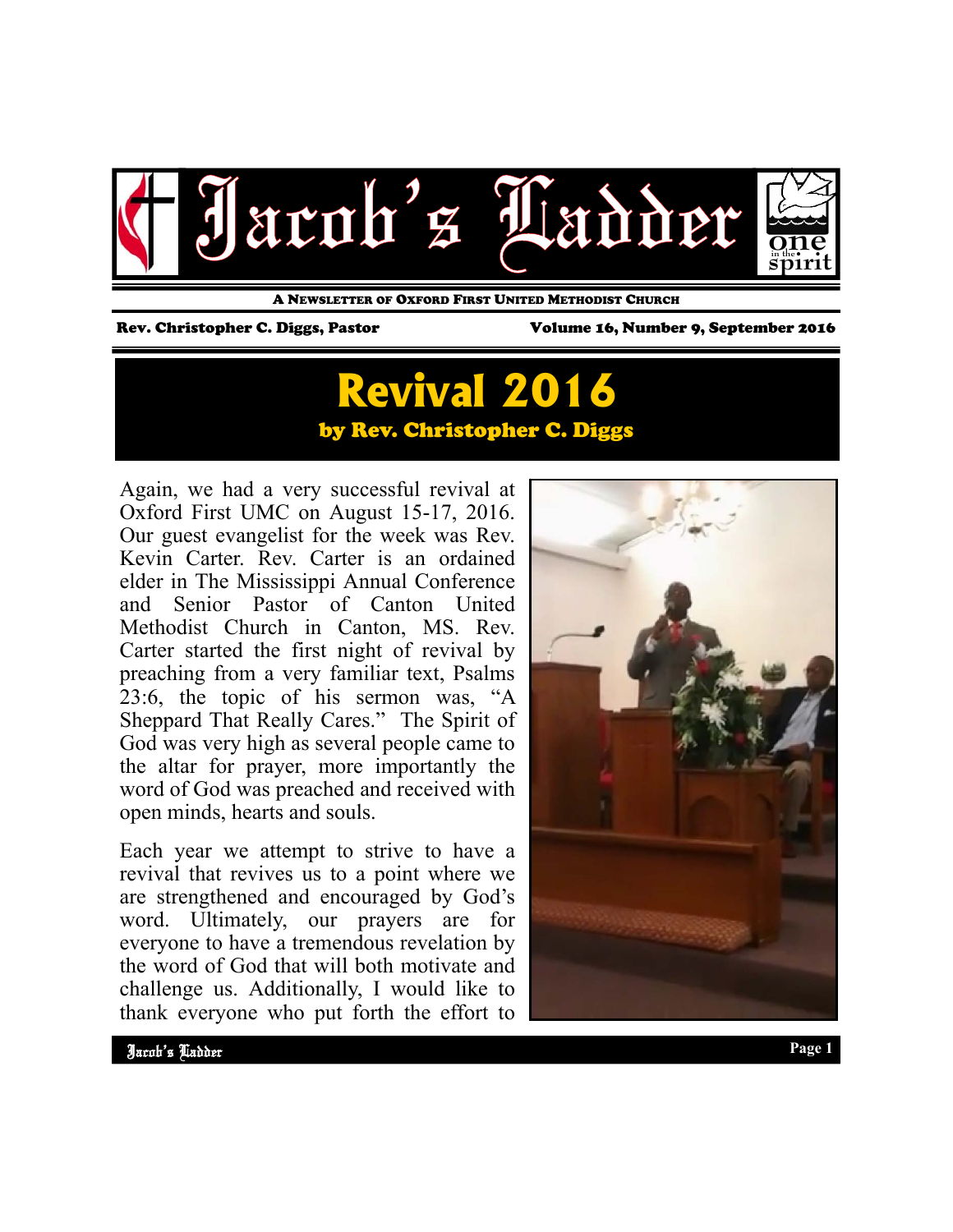attend our revival. No successful events occur without many people behind the scenes working hard to ensure success. Everyone who cooked food, ushered, sang in the choir along

with our music ministry, I would just like to say thank you very much as we look forward to the future to experience the bountiful blessings of Jesus Christ.



**PICTURED ABOVE:** Dr. Ed Meek, a friend of Oxford First UMC, presented an autographed copy of his book *RIOT: Witness to Anger and Change*, to the evangelist for our revival, Rev. Kevin Carter.

## **Supporting Our Sister in Her Grief**  by Niler P. Franklin

Fellow Church Members of Oxford First United Methodist Church travelled to Nashville, Tennessee to

attend the funeral of Mrs. Ora Lee (Oddie) Johnson in support of sister member Evelyn Smith in her hour of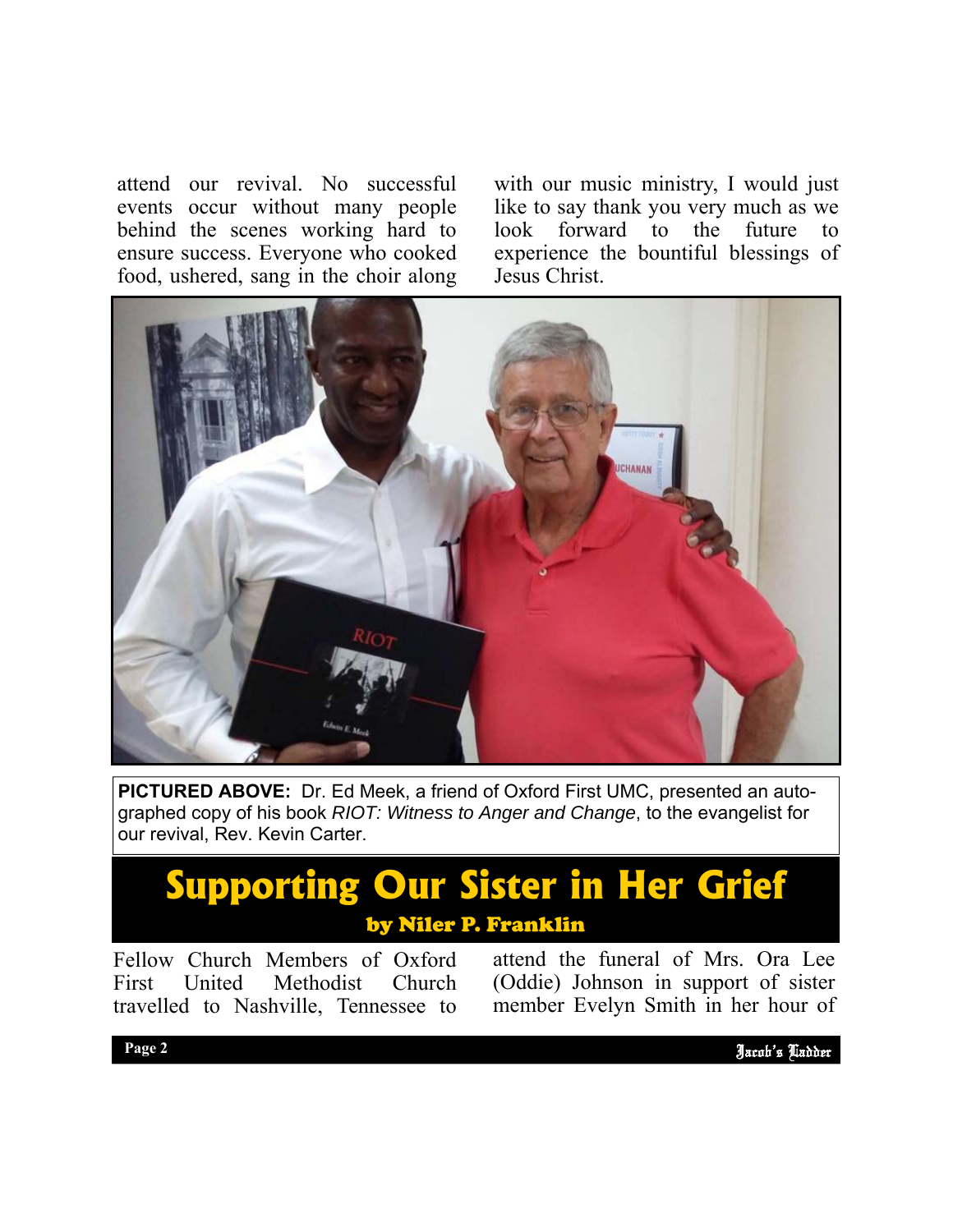

bereavement for her Mother on Saturday, August 27, 2016.

Attending were: Pastor Christopher Diggs, Sister Effie Burt, Sister Teeny Costley, Sister Barbara Wortham, Brother Kenneth Wortham, Sister Fannie Goolsby, Sister LaJada Bush, Brother Chris Bush, Sister Janice Blake, Sister Carnelia Fondren. and myself.

# **Another Blessed Day at Oxford First**



**PICTURED ABOVE:** Sunday, August 28, 2016 was another blessed day at Oxford First where our children and youth led Worship. The message for the day was a lesson in humility from LUKE 14:11-14, "You are Blessed!"

Jacob's Ladder Page 2 **Page 3 Page 3** Jacob's Ladder